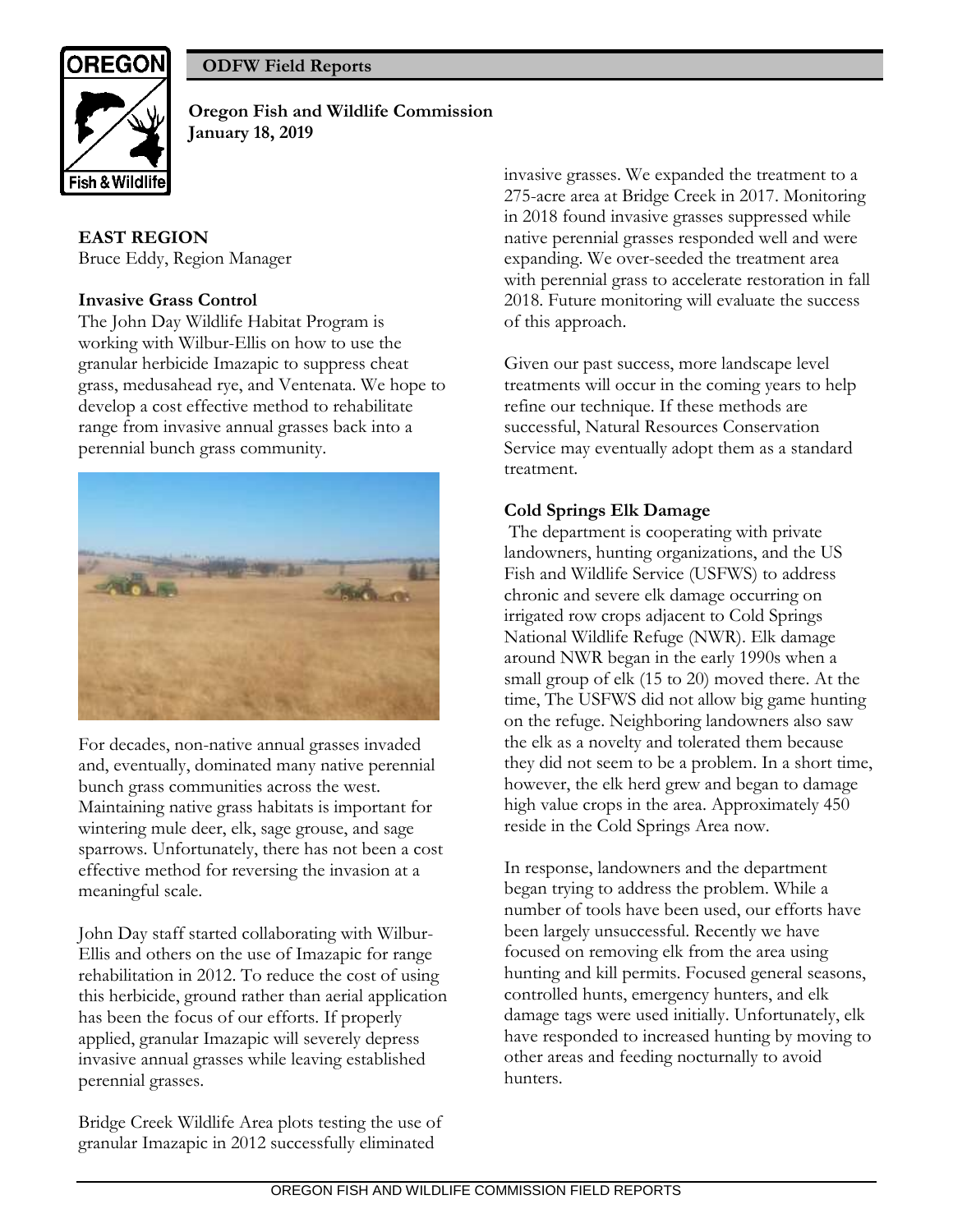

Kill permits are being used to provide additional pressure. The Legislature provided an appropriation of \$50,000 in 2018 to help with the removal of elk from the area using kill permits. Community Action Program East Central Oregon, a local affiliate of the Oregon Food Bank, uses a portion of this appropriation for meat processing.

This effort is expected to continue through the winter to help resolve this problem.

### **Improved Angler Access**

The LA Grande and Wallowa Fish Districts are improving access for anglers across Union, Baker, and Wallowa counties. Previously, only one ADA compliant facility existed in the three counties. This year two projects were completed in Union County and new facilities will be popping up in Baker and Wallowa Counties over the next two years.

This year we installed ADA accessible angling platforms with adjoining parking spaces and paths at Peach Pond on Ladd Marsh Wildlife Area and Roulette Pond, near the town of Elgin. These improvements resulted from a survey of site users on improvements that would make for a better experience.

These ponds are often the site of popular free family friendly fishing events each June. A recent tag-reward study indicated exploitation rates of stocked legal and trophy rainbow trout in these ponds can exceed 80%.

Facility improvement funding was a combination Sportfish Restoration and Restoration and Enhancement funds.



The local District staff is planning additional upgrades at other ponds in Baker and Wallowa counties in the next few years. Improvements will include angling platforms, parking spaces and lot improvements, paths and trails, restrooms, and garbage facilities.

# **WEST REGION**

Bernadette Graham- Hudson, Region Manager

### **Sauvie Island Waterfowl Hunting Social Media**

Sauvie Island Wildlife Area biologist Kasey Scrivens wanted a way to reach hunters interested in Sauvie Island waterfowl hunting. In 2017, she began creating Facebook videos giving hunters needed information on current conditions, harvest numbers and forecasts, descriptions of various aspects of the wildlife area and habitat types.

Scrivens also wanted to open the door for people interested in hunting Sauvie Island but did not know the complicated access process. She explained this, the blind reservation draw system, how to hunt both the east and west sides, and more. She also promoted the Island's 'turn in trash to win a hat" program.

The videos continued again this year and are very popular with Portland-area hunters. This has been a great way to reach both new and seasoned Sauvie Island waterfowl hunters.

### **Coos River Basin STEP Hatcheries Host Student Learning Events**

Salmon and Trout Enhancement Program (STEP) hatcheries in the Coos River Basin hosted over three hundred fifth grade and high school students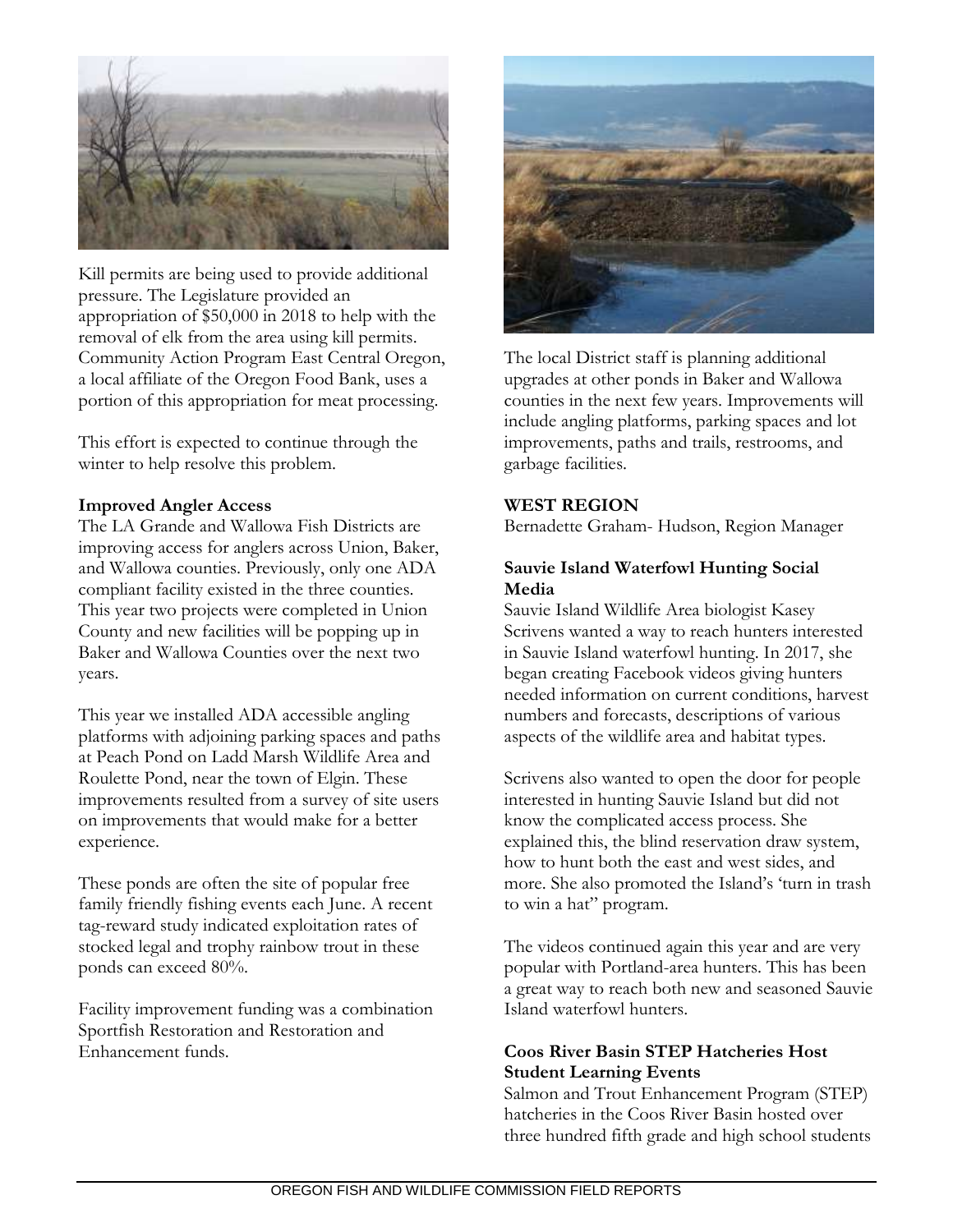during this the 2018 fall salmon spawning season. Events were held at Noble Creek and Morgan Creek hatcheries.

During these events, students have the opportunity to help with every aspect of the salmon spawning process while being guided and helped by over thirty adult volunteers. Classes are separated into five smaller groups and each is assigned a station where they learn to net fish, identify male and female Chinook salmon, collect eggs, measure total length of salmon, or scan carcasses for coded wire tags. STEP biologist Antonio Salgado teaches the student about the role hatcheries and habitat play with fisheries, the salmon life cycle, and the different species of salmon present in the Pacific Northwest.



Spawning events lasts about two hours and groups are rotated about every 20 minutes to ensure students can learn each step involved in spawning salmon. At the end of the event, students are encouraged to share what they learned as well as identify their favorite station.

These STEP hatcheries have reared fall Chinook salmon since the late 1980s and since then. thousands of students have participated in spawning, fin marking, and other events. With ODFW STEP biologists' oversight, the South Coast Anglers STEP group manages Morgan

Creek Hatchery and the Coos River STEP group manages Noble Creek Hatchery.



### **Springfield Fish Staff Negotiate Water Releases**

In mid-November, Jeff Ziller, Springfield District Fish Biologist, assisted Greg Taylor, U.S. Army Corps of Engineers (USACE) fish biologist in working with USACE reservoir management to keep adequate water in the Middle Fork Willamette River below Dexter Dam.

USACE reservoir management team proposed dropping the flow from 1,550 to 1,000 cfs in the Middle Fork to retain power generation in case appreciable rainfall is lacking in December. Greg was able to advise the team about potential effects low flow would have on aquatic organisms in the basin (i.e. drying up several side channels including the Springfield Millrace causing stress, stranding, and increased predation) and some alternatives they might consider.

The USACE team agreed to maintain 1,500 cfs in the river by using additional water in Hills Creek Reservoir in the near term.

# **Columbia River Avian Predation Study**

There is promising news for a major Columbia River avian predation study. In a mid-December ad hoc meeting, ODFW learned that Bonneville Power Administration (BPA), National Oceanic and Atmospheric Administration (NOAA), and the Priest Rapids Coordinating Committee might be considering funding for several crucial analyses that have been omitted by the U.S. Army Corps of Engineers (USACE) in their proposed avian predation synthesis report. The analyses would include system-wide modeling of avian predation impacts on adult salmon returns across a 20-year period.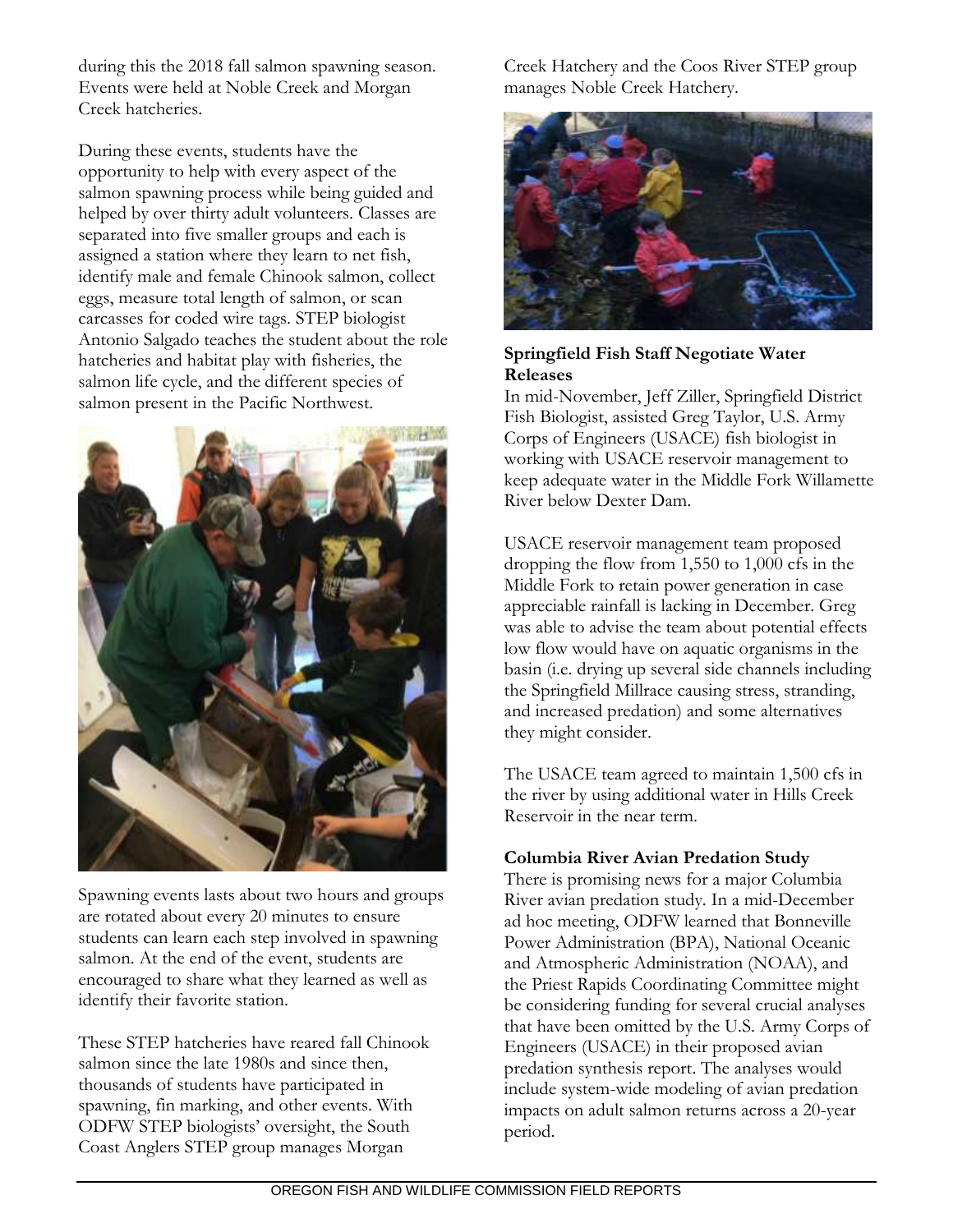The interest follows a recent move by ODFW to fund a retrospective analysis on predation impacts for alternative colony sites in the Columbia River estuary, which has been another key gap in the USACE proposed report.

Avian predation biologist, James Lawonn, submitted contracting paperwork for retrospective analyses of cormorant predation in the Columbia River estuary. The work is expected to clarify the likely impact of the growing Astoria-Megler Bridge cormorant colony on out-migrating salmonids.

# **INFORMATION AND EDUCATION**

Roger Fuhrman, Administrator

### **Electronic License System Launches**

ODFW's new electronic license system (ELS) launched December 1, 2018 with Director Curt Melcher buying the first license online. I&E coordinated the effort to inform hunters and anglers about the new licensing system and the associated smartphone app. Web, email, social media, video, news releases and broadcast media interviews helped deliver messages about how and why to use the new system. ELS information is prominent in the just-released 2019 regulations for big game and angling.



Facebook videos feature ODFW staff enrolling in the system and using the app. Noted outdoor author, speaker and TV host, Scott Haugen contributed "how-to" videos for MyODFW.com.

Most customer feedback has been positive, with a few people encountering technical problems, especially with older phones. ODFW is promoting the new system and reminding customers that their favorite point of sale agent or ODFW office can sell them a license just like before.

As the new year progresses, outreach efforts will continue to focus on helping people become more comfortable with enrolling in ELS and using the app.

#### **#25DaysOfFishmas II**

Like the sequel to a favorite holiday movie, ODFW's #25DaysOfFishmas is back on social media. For the first 25 days of December, the Instagram feed highlights many of Oregon's unique fish species through the eyes of those who fish for them, photograph them, and study them.



The series features little known native fish, like the Pacific brook lamprey and the Borax chub and the Oregon chub, the first fish delisted from the federal Endangered Species Act list. One entire week focuses on suckers, the "most misunderstood native fish in Oregon waters." suckers. The series tries to counter the misconception that the Bridgelip, Tahoe, Lost River, and other suckers are trash fish or feed on the eggs of trout and other species. They do not and they fill an important role in river and lake ecosystems. Some, like the Warner and Modoc suckers, are remnants of inhabitants of huge ice age lakes that once covered Oregon's desert country. Many sucker species are now threatened or endangered due to loss of habitat, drought, and invasive species.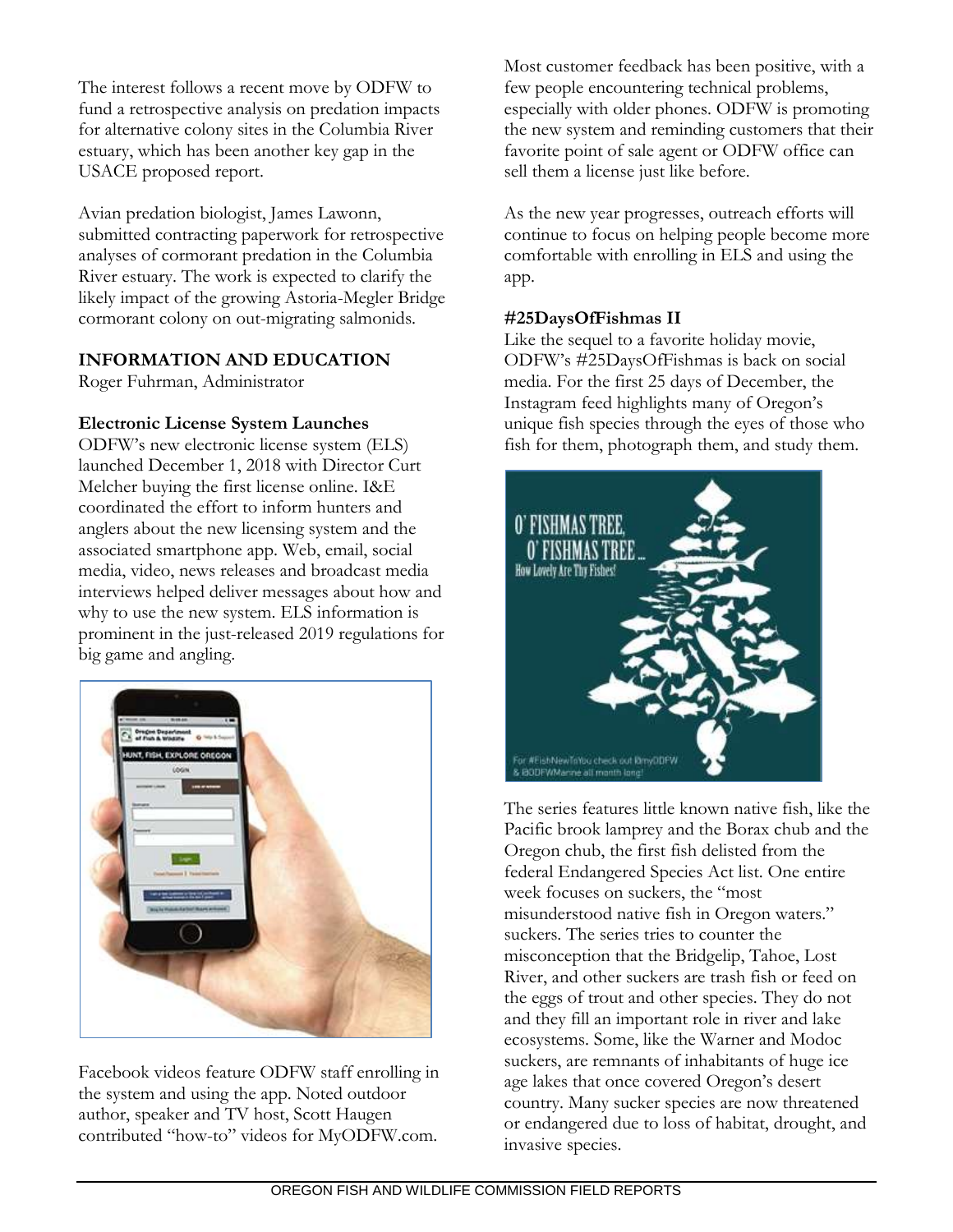Another week highlights "microfishing". Anglers use specialized hooks and bait to intentionally target fish that are less than six inches long. One commenter remarked that microfishing could be a good excuse when you do not catch any big fish.



*Prickly Sculpin caught and released from the Willamette River.* 

The series is a fun, interesting way to share information about Oregon's native fish. Many are not targeted by recreational fishing, yet are still important to the ecosystem.



*A "fisheye" lens view of a freshwater reef in the Middle Fork Willamette River with native redside shiners and nonnative smallmouth bass.*

Sturgeon round out the series, with a guest appearance by Oregon's own Herman the Sturgeon. Herman was displayed for years at the Oregon State Fair and wraps up on Christmas Day wishing everyone a very, merry Fishmas.

# **OCEAN SALMON AND COLUMBIA RIVER PROGRAM**

Tucker Jones, Ocean Salmon and Columbia River Program Manager (OSCRP)

# **OSCRP's "Zone 6" Recreational Creel Survey illuminates Walleye fishery!**

The Oregon Department of Fish and Wildlife has been sampling the recreational fisheries in the impounded mainstem Columbia River upstream of Bonneville Dam to the Oregon/Washington state line (aka, "Zone 6") for the last three years. The survey focuses on salmon, steelhead, and white sturgeon; however, it also provides useful insight into other sport fisheries, particularly the recreational walleye fishery.

The survey encompasses the entire impounded lower Columbia River mainstem, and includes both sides of the river. The Zone 6 Fishery is broken into four reaches separated by federal hydropower dams with each reach representing its own distinct sampling unit. Since 2017, we have been sampling the fishery was using an accessaccess design. Each day creel clerks collect effort and catch data via angler interviews at a specific launch or bank angling location. Creel effort by location is approximately proportional to angler effort.

Data from 2018 supports findings presented in our 2017 Field Report that anglers targeting walleye, particularly in The Dalles and John Day pools, expend substantial effort. Since April 1, when the creel survey began annually, anglers have taken an estimated 9,300 and 12,600 walleye trips in The Dalles and John Day pools, respectively. Walleye catches in 2018 continue to be high though not matching the pace of 2017. During 2018, anglers harvested  $\sim$ 14,300 and  $\sim$ 18,100 walleye in The Dalles and John Day pools, respectively. This totals  $\sim$ 32,000 walleye harvested across both pools since April of 2018. These estimates of effort and catch represent a conservative view of the fishery since a productive late-winter/early spring fishery occurs prior to the start of our creel survey for anyone hardy enough to brave the weather.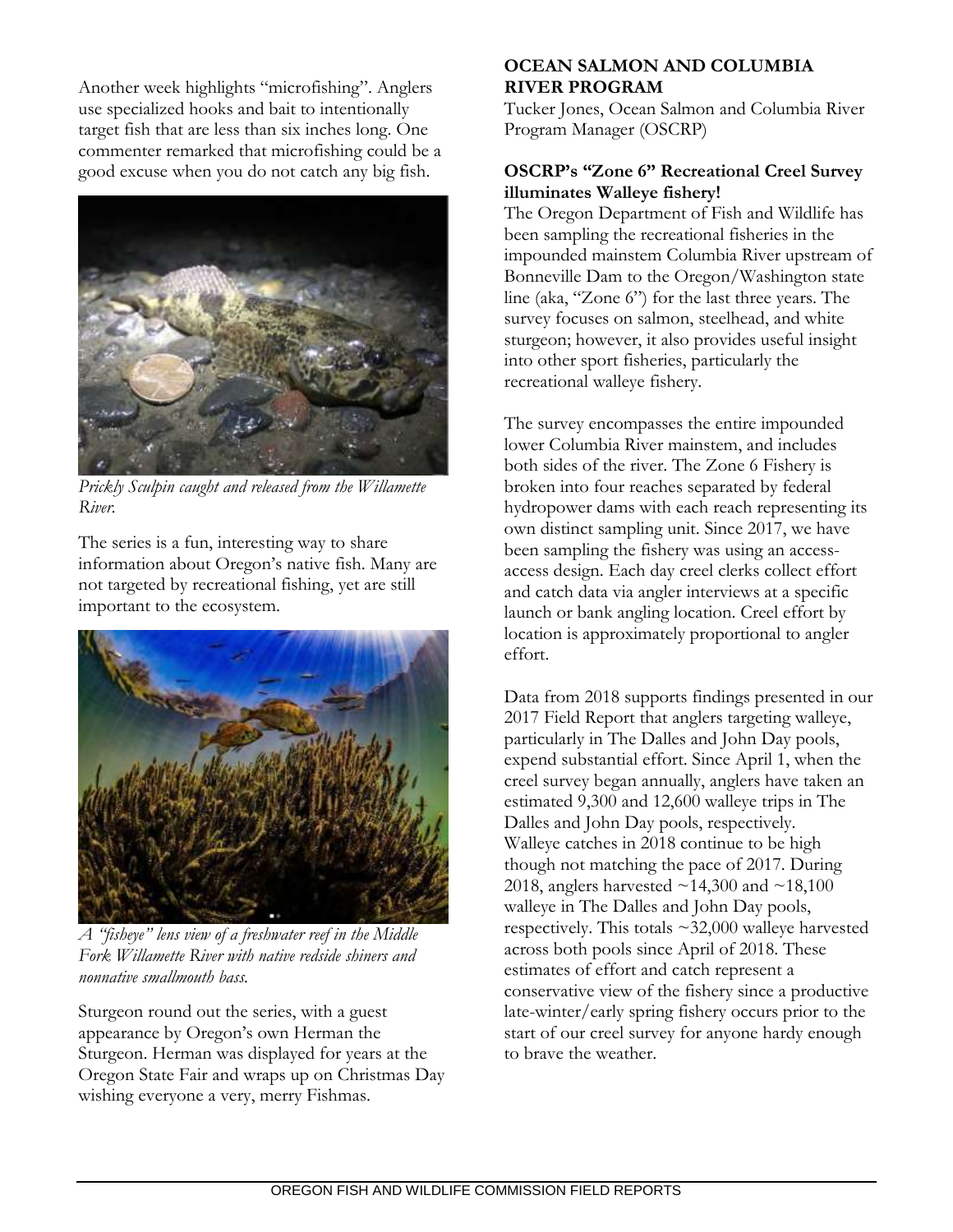

Walleye length data taken from harvested fish indicates that the majority of these fish come from a strong 2015-year class, which is recruiting, to the fishery. The figure above shows fish length distributions for The Dalles and John Day Reservoirs for 2017 and 2018. The super-imposed lines showing the "2015 year class in harvest samples. In both 2017 and 2018, the bulk of the fish we sampled were clustered around approximately ages 2+ or 3+, respectively. This confirms preliminary results from 2017 suggesting a strong 2015 age class.

Our monitoring efforts have demonstrated the substantial value of the "Zone 6" Recreational Creel to provide insight into fisheries dynamics beyond salmon and steelhead fisheries.

#### **OREGON STATE POLICE (OSP)**

Captain Jeff Samuels, Fish & Wildlife Division

OSP Fish and Wildlife Troopers from Newport responded to a call from a US Forest Service (USFS) Law Enforcement Officer in the Waldport area. The USFS Officer contacted a group of three subjects with two bull elk. The USFS Officer noticed one bull had not been tagged and contacted OSP Dispatch. Upon contact, the Troopers began interviewing the three subjects, which revealed that one of the successful subjects had left to go to work. Troopers interviewed the

person at work and discovered the subject had not been present on the day's hunt. The remaining three subjects on scene were interviewed separately and the full story came to light. Two subjects were hunting in the area that morning. One of the subjects shot a spike bull elk with a rifle while the other subject shot at and hit a 3pt. bull elk. The subject who had just killed the spike elk then took the other subject's rifle and used it to shoot and kill the 3pt. bull elk. The subject who shot the spike and eventually killed the 3pt. did not possess a rifle elk tag and had archery hunted earlier in the year. The subjects obtained a valid elk tag from another person to tag the spike elk and a different person brought the tag to the subjects. The subject who shot the spike elk and eventually killed the 3pt. was cited for *Unlawful Take/Possession of Bull Elk, Hunting Closed Season, and Lending/Borrowing a Big Game Tag.* The other subject was cited for *Aiding/Counseling in a Wildlife Offense.* The person who brought the elk tag to the hunters was cited for *Aiding/Counseling in a Wildlife Offense* and the person who provided the tag for the spike elk and who was not present on the hunt was warned for Lending/Borrowing a Big Game Tag. The spike bull elk and two rifles were seized as evidence.

Our Klamath Falls Fish and Wildlife Sergeant contacted the Premium Deer Tag holder in the Fort Rock Unit while conducting Winter Range Patrol. The hunter was identified as Retired OSP Lieutenant Dudley Nelson. (Retired in 1993). Mr. Nelson was hunting with his son, and advised he had regrettably passed on a large three-point buck seen earlier in the season. The following morning Mr. Nelson and his son were able to locate the buck and he filled his tag with a trophy of a lifetime.

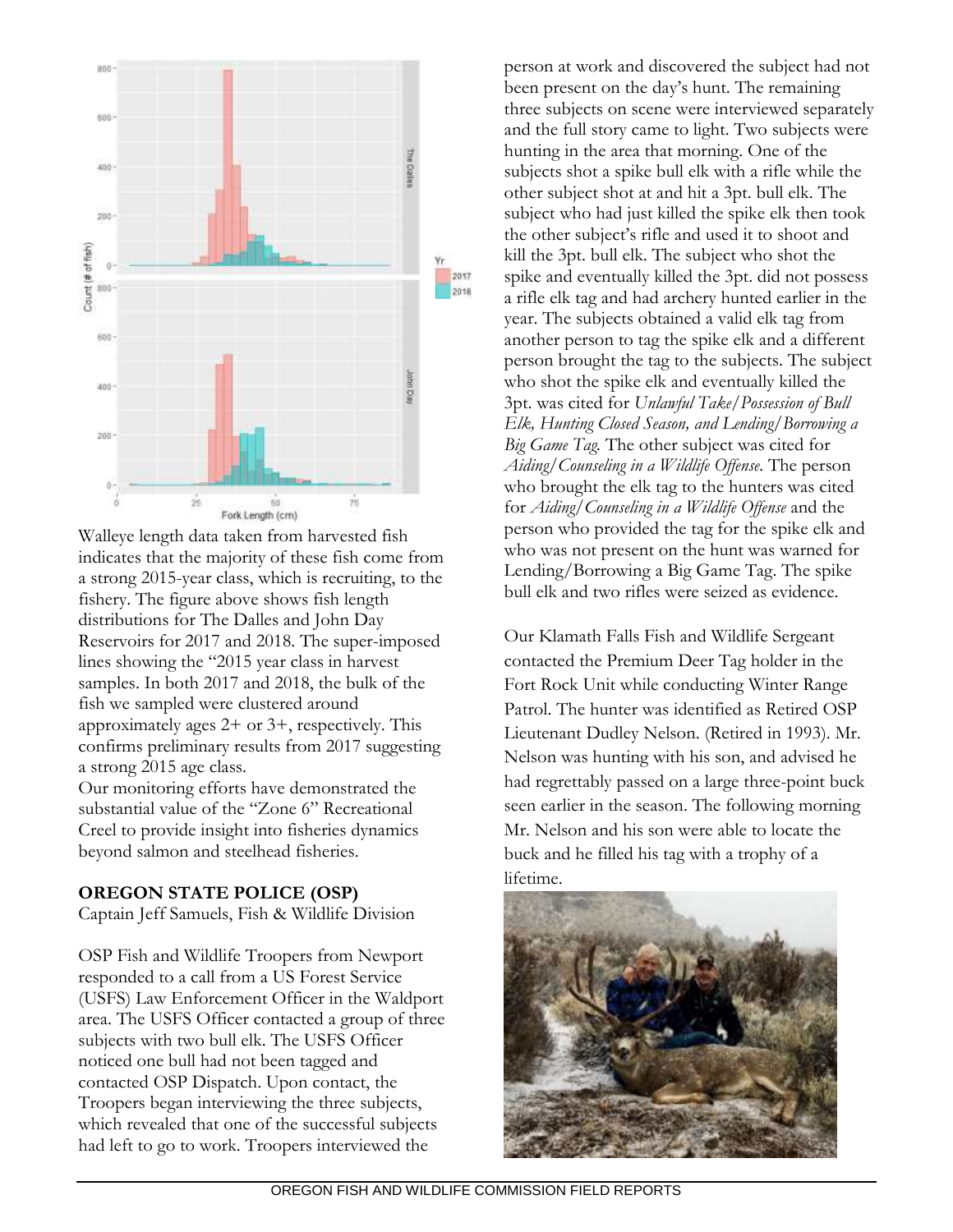Our La Grande Fish and Wildlife Sergeant received a complaint of a damage tag holder hunting and killing a cow elk in an area outside the allotted area for the tag he was issued. The Sergeant made contact with the individual and found the individual outside the area restrictions for the damage tag he was issued. The individual was cited for *Unlawful Take of Cow Elk-No Valid Tag* and the cow elk carcass was seized.

### **CONSERVATION PROGRAM**

Andrea Hanson, Oregon Conservation Strategy Coordinator

### **Gale Achterman Wildlife Area invasive plan removal**

Invasive plant removal at Gale Achterman Wildlife Area concluded for this year. Most of the upper half of the 309-acre island has had initial treatments made on thick stands of Ludwigia, reed canary grass and blackberry. Treatments resume over the next two years preparing for revegetation with native riparian trees and shrubs.

Below are before and after photos of an interior section of forest that was completely encroached by reed canary grass and blackberry. This will be planted in the future with native species.





#### **Harborton Frog Shuffle**

Staff issued a Wildlife Capture, Holding, Transport, and Relocation (CHTR) permit to the Sauvie Island Habitat Partnership to facilitate the "Harborton Frog Shuffle Project" for the 2018-19 amphibian-breeding season.



The permit allows trained citizen volunteers to capture and transport Northern red-legged frogs moving between foraging/over-wintering habitats in Forest Park and breeding habitat at Harborton wetlands. Many movement hazards exist including Highway 30, several side roads, and railroad tracks. This effort has gotten good press coverage in the past. Northern red-legged frogs are an Oregon Conservation Strategy Species in four of the nine ecoregions.

### **New Information on Ladd Marsh Wildlife Area's Greater Sandhill Crane Population**

Ladd Marsh Wildlife Area biologist Cathy Nowak has discovered where some of the area's small group of nesting greater Sandhill cranes winter, and recently released a peer-reviewed Brief Communication on the new data. Currently, cranes are managed as discrete populations based on several wintering areas in the western U.S. Each population has its own management plan and some are hunted, which could impact Oregon's populations.

Nowak began color banding the birds in 2007, but was not receiving reports of their wintering